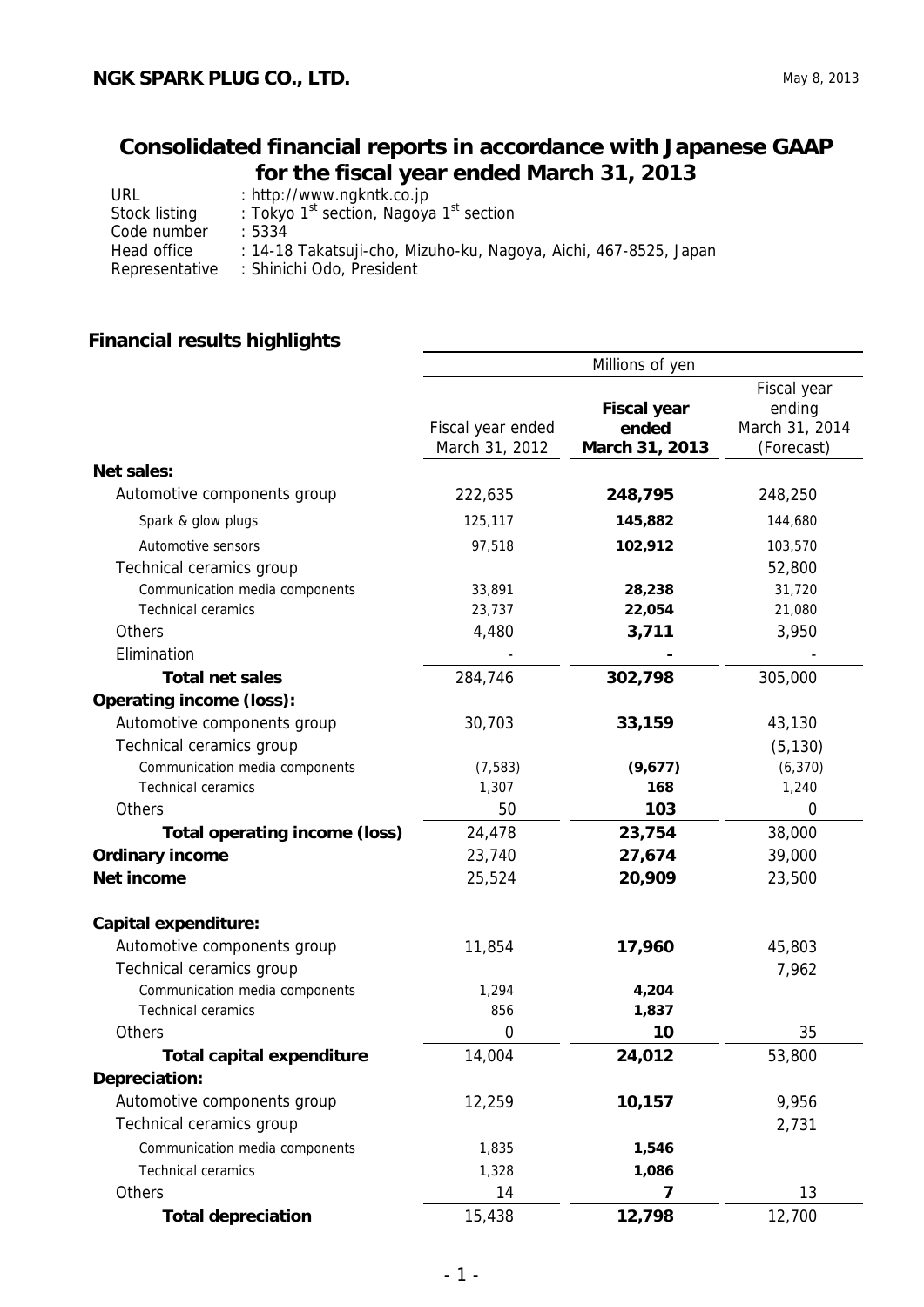|                        |                                     | Yen                                           |                                                       |
|------------------------|-------------------------------------|-----------------------------------------------|-------------------------------------------------------|
|                        | Fiscal year ended<br>March 31, 2012 | <b>Fiscal year</b><br>ended<br>March 31, 2013 | Fiscal year<br>ending<br>March 31, 2014<br>(Forecast) |
| Per share              |                                     |                                               |                                                       |
| Net income - Basic     | 117.25                              | 96.06                                         | 107.96                                                |
| Cash dividends         | 22.00                               | 22.00                                         | 22.00                                                 |
| Actual exchange rate   |                                     |                                               |                                                       |
| Yen - U.S. dollar      | 79                                  | 83                                            | 90                                                    |
| Yen - Euro             | 109                                 | 107                                           | 115                                                   |
|                        |                                     | Percent                                       |                                                       |
| Operating income ratio | 8.6                                 | 7.8                                           | 12.5                                                  |
| Return on equity       | 11.3                                | 8.4                                           | 8.5                                                   |
| Dividend payout ratio  | 18.8                                | 22.9                                          | 20.4                                                  |

### **Disclaimer regarding forward-looking statements:**

This document contains forward-looking statements that are based on management's estimates, assumptions and projections at the time of release. Some factors, which include, but are not limited to, the risks and uncertainty associated with the worldwide economy, currency fluctuation and competitive activity could cause actual results to differ materially from expectations. We therefore caution readers that these statements should not be interpreted as representation that quantitative or qualitative objective therein will be fulfilled.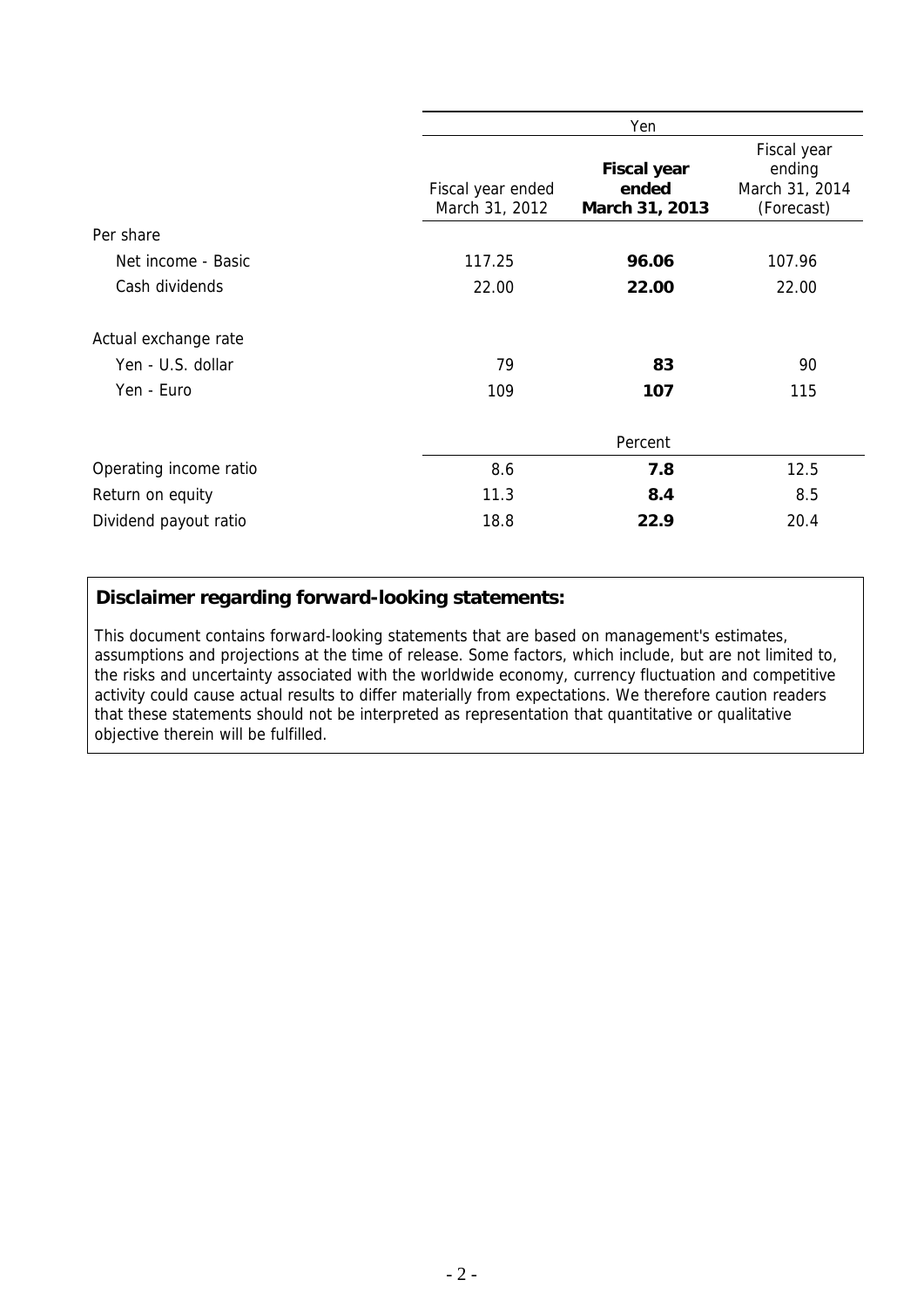# **Consolidated Balance Sheets March 31, 2012 and 2013**

|                                        |         | Millions of yen |
|----------------------------------------|---------|-----------------|
|                                        | 2012    | 2013            |
| Assets                                 |         |                 |
| Current assets                         |         |                 |
| Cash and deposits                      | 20,463  | 24,557          |
| Notes and accounts receivable-trade    | 50,727  | 53,103          |
| Short-term investment securities       | 57,069  | 46,079          |
| Inventories                            | 62,061  | 67,845          |
| Deferred tax assets                    | 8,626   | 8,805           |
| Other                                  | 8,119   | 10,148          |
| Allowance for doubtful accounts        | (171)   | (299)           |
| Total current assets                   | 206,897 | 210,240         |
| Non-current assets                     |         |                 |
| Property, plant and equipment          |         |                 |
| Building and structures, net           | 41,135  | 40,334          |
| Machinery, equipment and vehicles, net | 22,516  | 30,157          |
| Land                                   | 15,017  | 15,131          |
| Construction in progress               | 2,721   | 8,966           |
| Other, net                             | 2,091   | 2,484           |
| Total property, plant and equipment    | 83,483  | 97,073          |
| Intangible assets                      |         |                 |
| Software                               | 4,184   | 3,590           |
| Other                                  | 194     | 235             |
| Total intangible assets                | 4,379   | 3,826           |
| Investments and other assets           |         |                 |
| Investment securities                  | 42,872  | 52,770          |
| Deferred tax assets                    | 843     | 925             |
| Other                                  | 1,921   | 1,755           |
| Allowance for doubtful accounts        | (101)   | (103)           |
| Total investments and other assets     | 45,536  | 55,347          |
| Total non-current assets               | 133,398 | 156,248         |
| <b>Total assets</b>                    | 340,295 | 366,489         |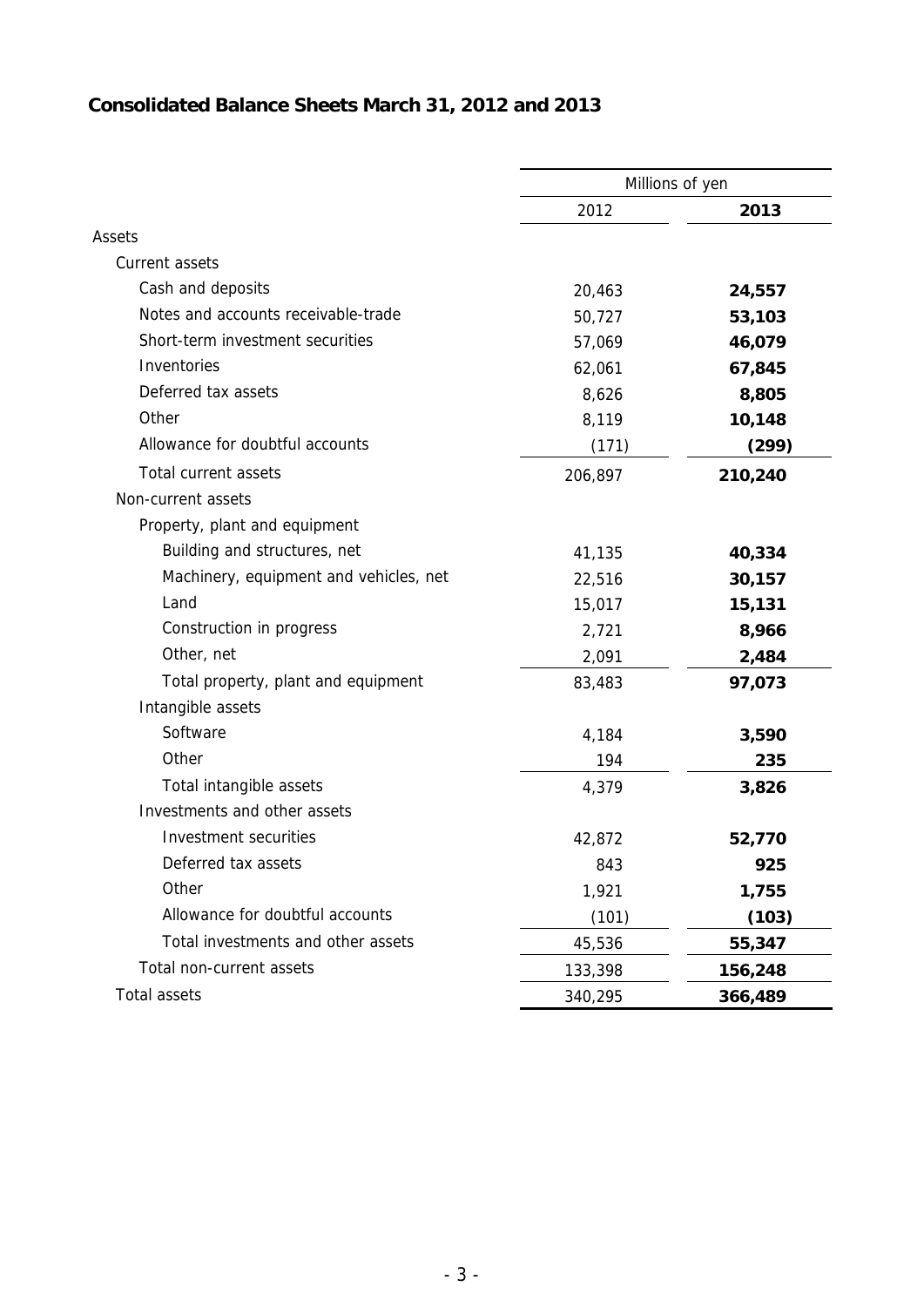|                                                       |           | Millions of yen |
|-------------------------------------------------------|-----------|-----------------|
|                                                       | 2012      | 2013            |
| Liabilities                                           |           |                 |
| <b>Current liabilities</b>                            |           |                 |
| Accounts payable-trade                                | 23,557    | 18,814          |
| Short-term loans payable                              | 1,250     | 1,432           |
| Current portion of bonds                              | 10,000    |                 |
| Lease obligations                                     | 310       | 302             |
| Income taxes payable                                  | 1,238     | 4,854           |
| Deferred tax liabilities                              | 76        | 94              |
| Other                                                 | 21,784    | 25,799          |
| <b>Total current liabilities</b>                      | 58,217    | 51,298          |
| Non-current liabilities                               |           |                 |
| Bonds payable                                         | 25,000    | 25,000          |
| Lease obligations                                     | 838       | 683             |
| Provision for retirement benefits                     | 17,728    | 17,401          |
| Negative goodwill                                     | 32        | 16              |
| Deferred tax liabilities                              | 1,142     | 2,334           |
| Other                                                 | 1,722     | 1,446           |
| Total non-current liabilities                         | 46,464    | 46,881          |
| <b>Total liabilities</b>                              | 104,682   | 98,180          |
| Net assets                                            |           |                 |
| Shareholders' equity                                  |           |                 |
| Capital stock                                         | 47,869    | 47,869          |
| Capital surplus                                       | 54,824    | 54,824          |
| Retained earnings                                     | 151,440   | 167,561         |
| Treasury stock                                        | (7, 525)  | (7,539)         |
| Total shareholders' equity                            | 246,609   | 262,716         |
| Valuation and translation adjustments                 |           |                 |
| Valuation difference on available-for-sale securities | 11,815    | 16,175          |
| Foreign currency translation adjustment               | (24, 366) | (12, 596)       |
| Total valuation and translation adjustments           | (12, 550) | 3,579           |
| Minority interests                                    | 1,555     | 2,013           |
| Total net assets                                      | 235,613   | 268,309         |
| Total liabilities and net assets                      | 340,295   | 366,489         |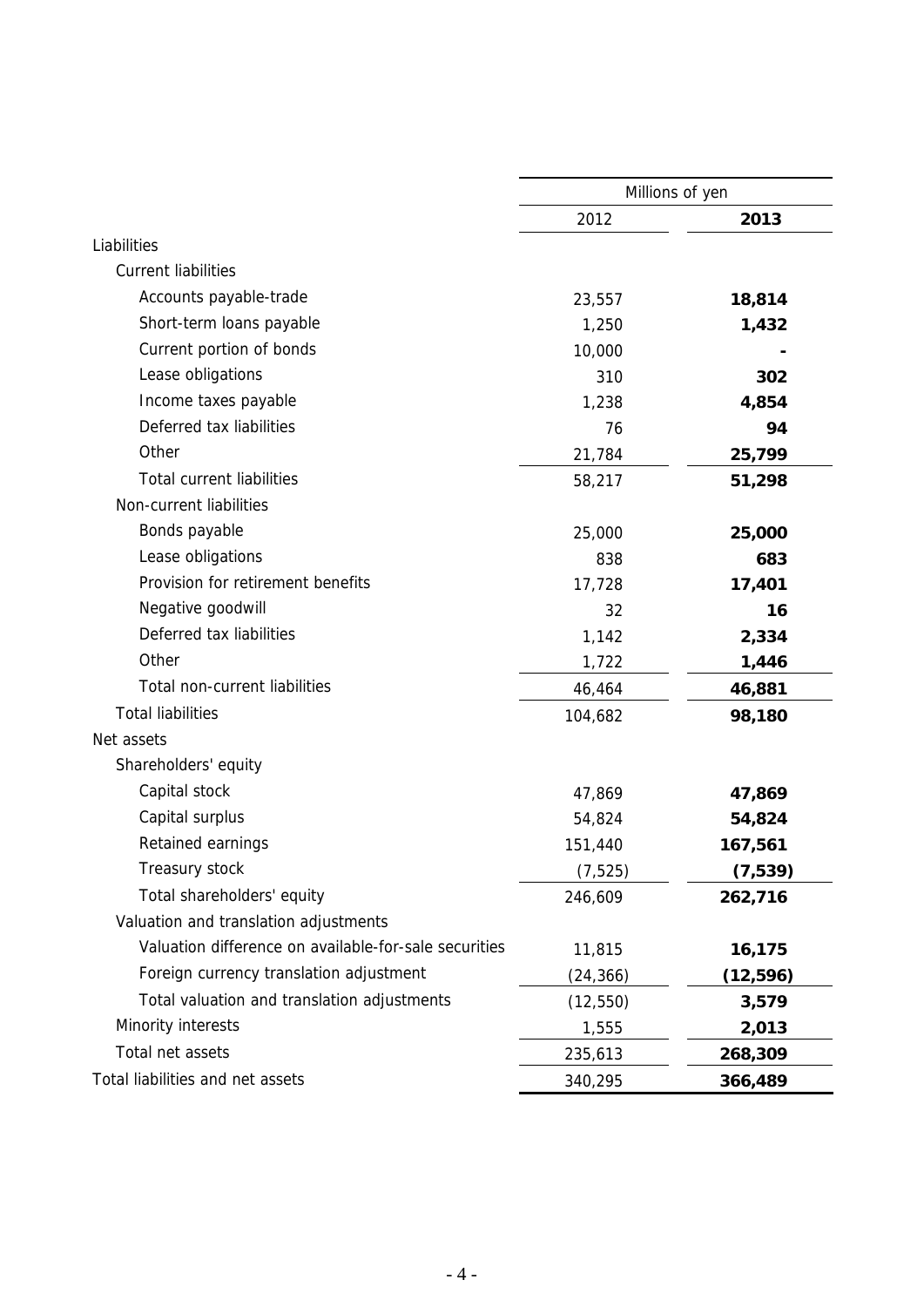|                                                             |         | Millions of yen |
|-------------------------------------------------------------|---------|-----------------|
|                                                             | 2012    | 2013            |
| (a) Inventories consist of                                  |         |                 |
| - Finished goods                                            | 38,648  | 41,703          |
| - Work-in-process                                           | 15,896  | 17,364          |
| - Raw materials                                             | 7,516   | 8,776           |
|                                                             |         |                 |
| (b) Accumulated depreciation of tangible assets             | 287,019 | 294,750         |
| (c) Investments in unconsolidated subsidiaries & affiliates | 2,339   | 5,872           |
| (d) Notes receivable matures on balance sheet date          | 57      | 67              |
| (e) Guarantees of indebtedness principles of employees      | 64      | 51              |

|                       |                | <b>Shares</b>  |
|-----------------------|----------------|----------------|
|                       | March 31, 2012 | March 31, 2013 |
| (f) Number of shares  |                |                |
| - Issued common stock | 223,544,820    | 223,544,820    |
| - Treasury stock      | 5,864,626      | 5,877,441      |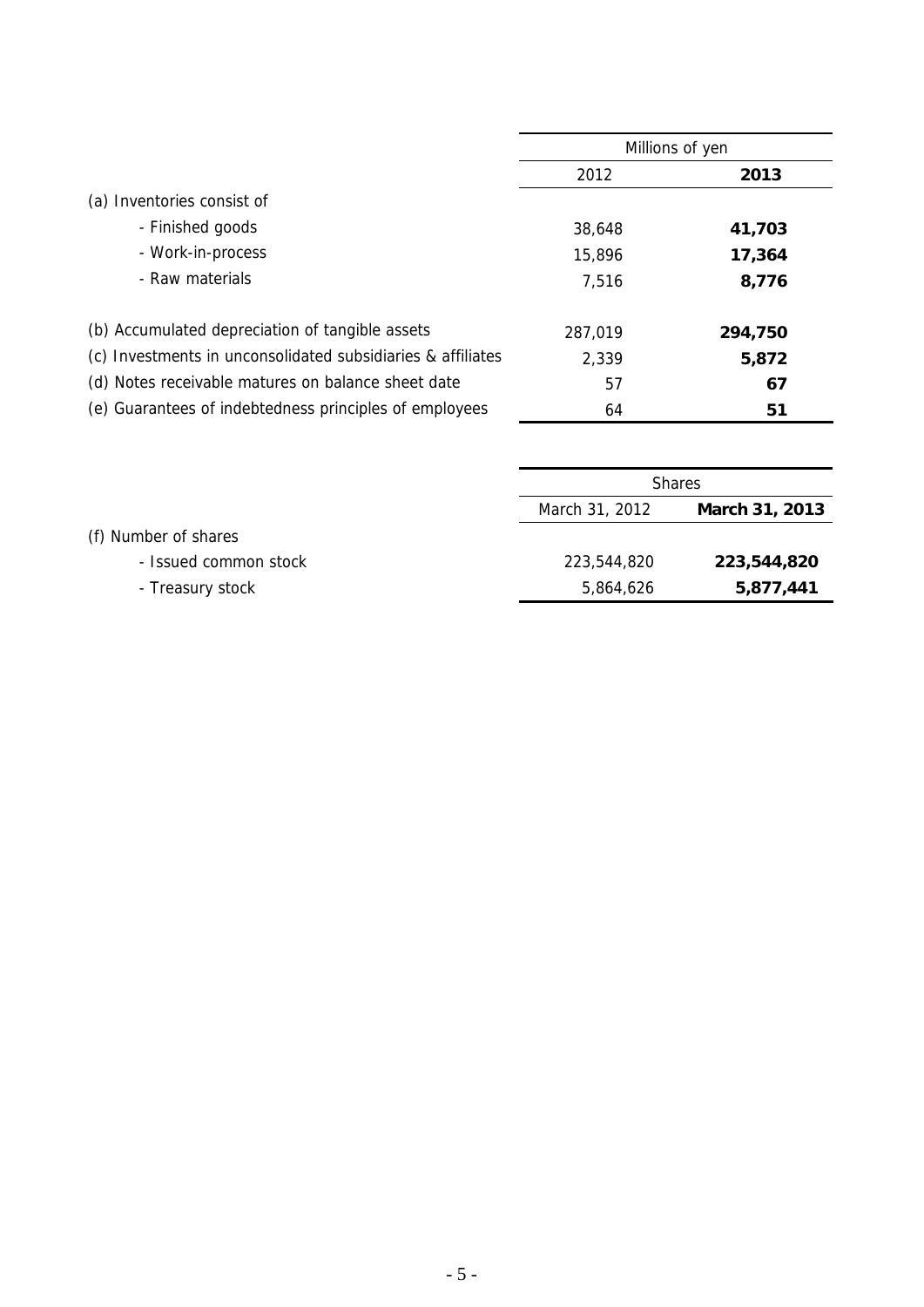#### **Consolidated Statements of Income For the fiscal years ended March 31, 2012 and 2013**

|                                                            | Millions of yen            |          |
|------------------------------------------------------------|----------------------------|----------|
|                                                            | Fiscal year ended March 31 |          |
|                                                            | 2012                       | 2013     |
| Net sales                                                  | 284,746                    | 302,798  |
| Costs of sales                                             | 213,408                    | 229,529  |
| Gross profit                                               | 71,337                     | 73,269   |
| Selling, general and administrative expenses               |                            |          |
| Selling expenses                                           | 24,121                     | 23,960   |
| General and administrative expenses                        | 22,738                     | 25,554   |
| Total selling, general and administrative expenses         | 46,859                     | 49,514   |
| Operating income                                           | 24,478                     | 23,754   |
| Non-operating income                                       |                            |          |
| Interest income                                            | 1,378                      | 1,118    |
| Dividends income                                           | 594                        | 683      |
| Amortization of negative goodwill                          | 16                         | 16       |
| Equity in earnings of affiliates                           |                            | 575      |
| Foreign exchange earnings                                  |                            | 1,625    |
| Other                                                      | 817                        | 1,516    |
| Total non-operating income                                 | 2,807                      | 5,535    |
| Non-operating expenses                                     |                            |          |
| Interest expenses                                          | 630                        | 556      |
| Equity in losses of affiliates                             | 25                         |          |
| Foreign exchange losses                                    | 1,340                      |          |
| Depreciation of inactive non-current assets                | 898                        | 392      |
| Other                                                      | 650                        | 666      |
| Total non-operating expenses                               | 3,545                      | 1,615    |
| Ordinary income                                            | 23,740                     | 27,674   |
| Extraordinary income                                       |                            |          |
| Gain on sales of property, plant and equipment             | 82                         | 631      |
| Total extraordinary income                                 | 82                         | 631      |
| <b>Extraordinary loss</b>                                  |                            |          |
| Loss on sales or disposal of property, plant and equipment | 230                        | 513      |
| Impairment loss                                            | 1,141                      |          |
| Loss on valuation of investment securities                 | 552                        | 63       |
| <b>Total extraordinary losses</b>                          | 1,923                      | 576      |
| Income before income taxes and minority interests          | 21,899                     | 27,729   |
| Income taxes-current                                       | 4,076                      | 8,059    |
| Income taxes-deferred                                      | (7, 951)                   | (1, 554) |
| Total income taxes                                         | (3, 874)                   | 6,504    |
| Income before minority interests                           | 25,774                     | 21,225   |
| Minority interests in income                               | 249                        | 315      |
| Net income                                                 | 25,524                     | 20,909   |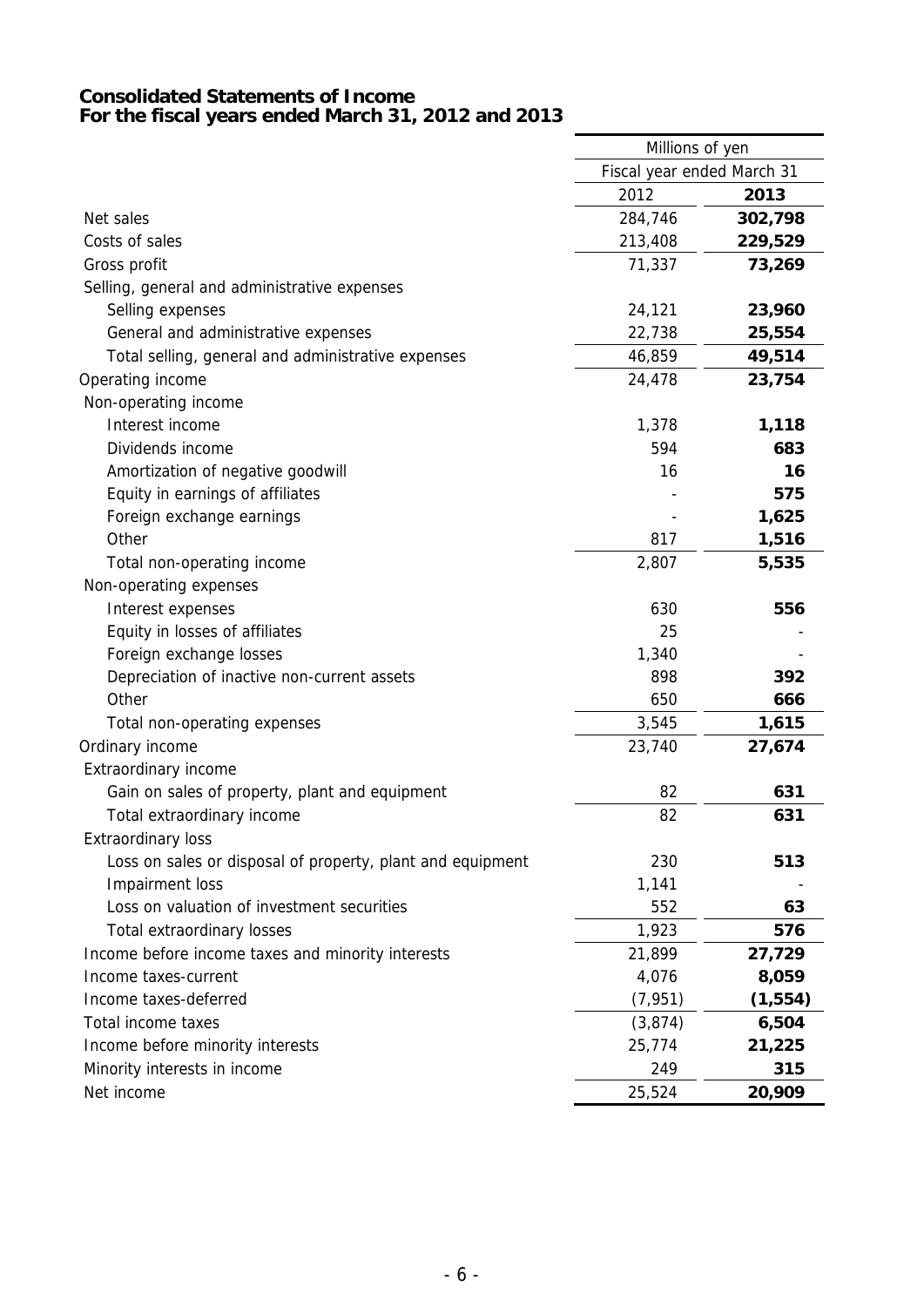#### **Consolidated Statements of Comprehensive Income For the fiscal years ended March 31, 2012 and 2013**

|                                                                                        | Millions of yen            |        |  |  |
|----------------------------------------------------------------------------------------|----------------------------|--------|--|--|
|                                                                                        | Fiscal year ended March 31 |        |  |  |
|                                                                                        | 2012                       | 2013   |  |  |
| Income before minority interests                                                       | 25,774                     | 21,225 |  |  |
| Other comprehensive income                                                             |                            |        |  |  |
| Valuation difference on available-for-sale securities                                  | 1,396                      | 4,342  |  |  |
| Foreign currency translation adjustment                                                | (4, 555)                   | 11,522 |  |  |
| Share of other comprehensive income of associates accounted<br>for using equity method | (149)                      | 630    |  |  |
| Total other comprehensive income                                                       | (3,308)                    | 16,496 |  |  |
| Comprehensive income                                                                   | 22,465                     | 37,721 |  |  |
| Comprehensive income attributable to                                                   |                            |        |  |  |
| Comprehensive income attributable to owners of the parent                              | 22,396                     | 37,040 |  |  |
| Comprehensive income attributable to minority interests                                | 69                         | 680    |  |  |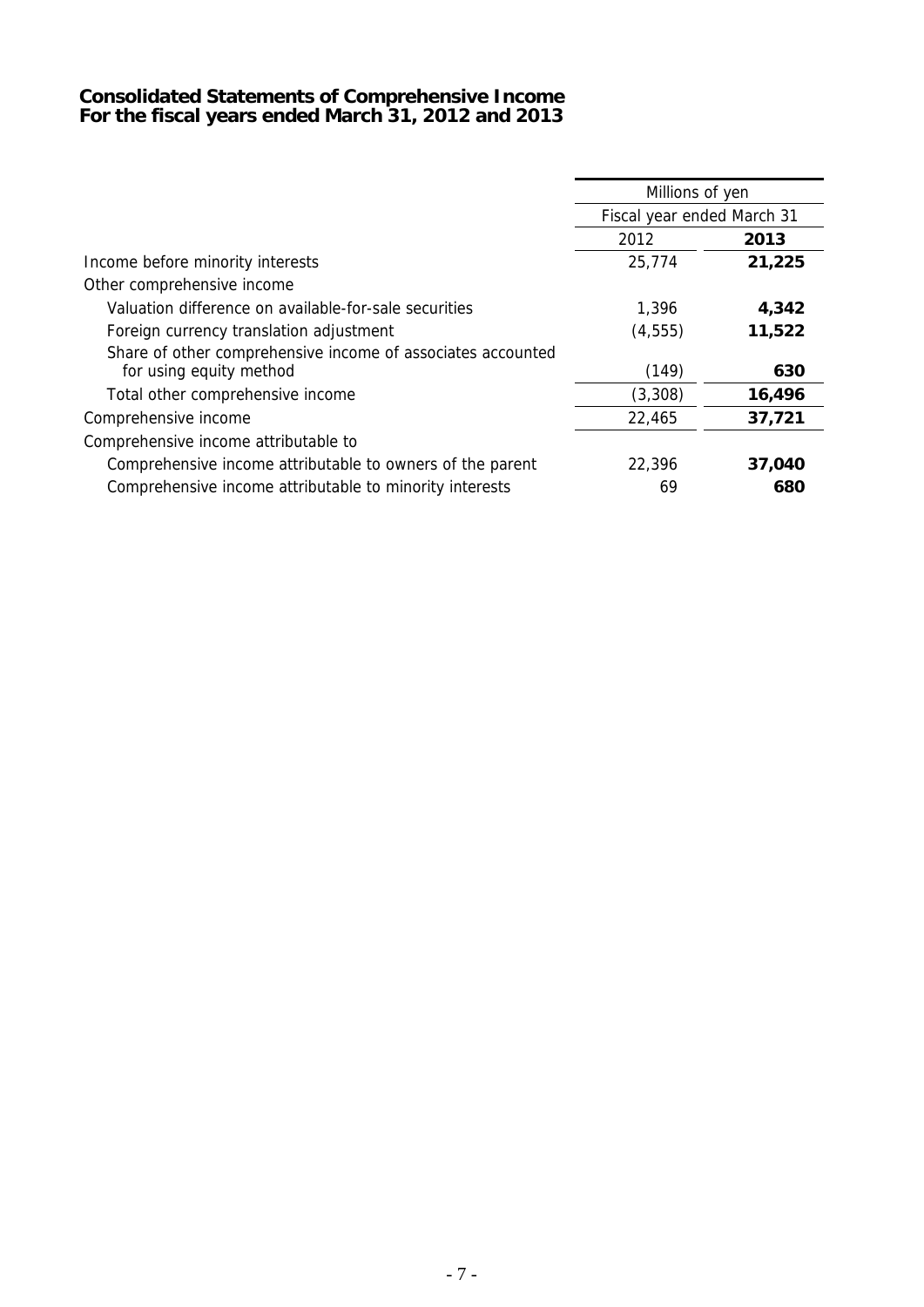|                          | Fiscal year ended March 31 |       |
|--------------------------|----------------------------|-------|
|                          | 2012                       | 2013  |
|                          | Yen                        |       |
| (a) Net income per share |                            |       |
| - Basic                  | 117.25                     | 96.06 |
|                          |                            |       |

|                                                                             | Fiscal year ended March 31<br>2012<br>2013<br>Millions of yen<br>520<br>2,165<br>103<br>782<br>16,368<br>6,335 |        |
|-----------------------------------------------------------------------------|----------------------------------------------------------------------------------------------------------------|--------|
|                                                                             |                                                                                                                |        |
|                                                                             |                                                                                                                |        |
| (b) Net (reversal of) write-down of inventories                             |                                                                                                                | 1,079  |
| (c) The major components of selling, general and<br>administrative expenses |                                                                                                                |        |
| Depreciation                                                                |                                                                                                                | 2,239  |
| Provision for allowance for doubtful accounts                               |                                                                                                                | 163    |
| Net periodic retirement benefit expense                                     |                                                                                                                | 828    |
| Salaries and bonuses                                                        |                                                                                                                | 18,094 |
| Packing and transport                                                       |                                                                                                                | 5,882  |
| Advertising                                                                 | 3,822                                                                                                          | 4,030  |
| Research and development                                                    | 3,542                                                                                                          | 3,733  |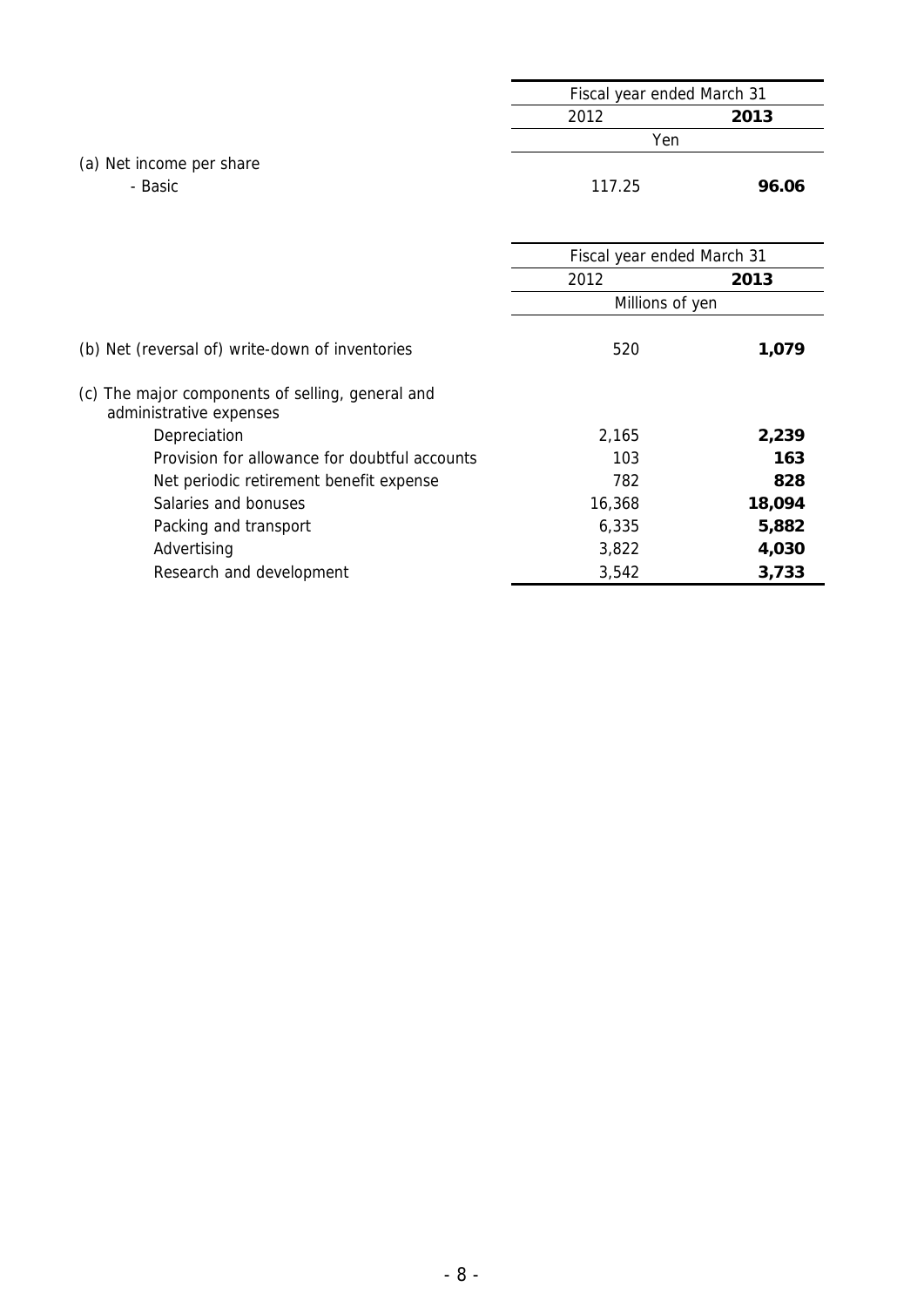# **Consolidated Statements of Changes in Net Assets for the fiscal years ended March 31, 2012 and 2013**

|                                                            | Million of yen  |         |          |                |               |                    |             |               |           |             |
|------------------------------------------------------------|-----------------|---------|----------|----------------|---------------|--------------------|-------------|---------------|-----------|-------------|
|                                                            |                 |         |          |                |               | Valuation          |             |               |           |             |
|                                                            |                 |         |          |                |               | difference on      | Foreign     |               |           |             |
|                                                            |                 |         |          |                | Total         | available-for-     | currency    | Total         |           |             |
|                                                            | Common<br>stock | Capital | Retained | Treasury       | shareholders' | sale<br>securities | translation | valuation and | Minority  | Total net   |
|                                                            |                 | surplus | earnings | stock          | equity        |                    | adjustment  | adjustments   | interests | assets      |
| Balance at March 31, 2011                                  | 47,869          | 55,162  | 138,071  | (15, 202)      | 225,901       | 10,433             | (19, 856)   | (9, 422)      | 1,681     | 218,159     |
| Net income                                                 |                 |         | 25,524   |                | 25,524        |                    |             |               |           | 25,524      |
| <b>Dividends</b>                                           |                 |         | (4, 789) |                | (4,789)       |                    |             |               |           | (4, 789)    |
| Purchase of treasury stock                                 |                 |         |          | (30)           | (30)          |                    |             |               |           | (30)        |
| Sales of treasury stock                                    |                 | (0)     |          | $\overline{4}$ | 3             |                    |             |               |           | 3           |
| Retirement of treasury stock<br>Net changes of items other |                 | (336)   | (7, 365) | 7,702          |               |                    |             |               |           |             |
| than shareholders' equity                                  |                 |         |          |                |               | 1,382              | (4, 510)    | (3, 128)      | (126)     | (3, 254)    |
| Total change                                               |                 | (337)   | 13,369   | 7,676          | 20,708        | 1,382              | (4, 510)    | (3, 128)      | (126)     | 17,453      |
| Balance at March 31, 2012                                  | 47,869          | 54,824  | 151,440  | (7, 525)       | 246,609       | 11,815             | (24, 366)   | (12, 550)     | 1,555     | 235,613     |
| Net income                                                 |                 |         | 20,909   |                | 20,909        |                    |             |               |           | 20,909      |
| <b>Dividends</b>                                           |                 |         | (4, 788) |                | (4,788)       |                    |             |               |           | (4, 788)    |
| Purchase of treasury stock                                 |                 |         |          | (14)           | (14)          |                    |             |               |           | (14)        |
| Sales of treasury stock<br>Net changes of items other      |                 |         | (0)      | 0              | 0             |                    |             |               |           | $\mathbf 0$ |
| than shareholders' equity                                  |                 |         |          |                |               | 4,360              | 11,770      | 16,130        | 458       | 16,588      |
| <b>Total change</b>                                        |                 |         | 16,120   | (13)           | 16,106        | 4,360              | 11,770      | 16,130        | 458       | 32,695      |
| Balance at March 31, 2013                                  | 47,869          | 54,824  | 167,561  | (7, 539)       | 262,716       | 16,175             | (12, 596)   | 3,579         | 2,013     | 268,309     |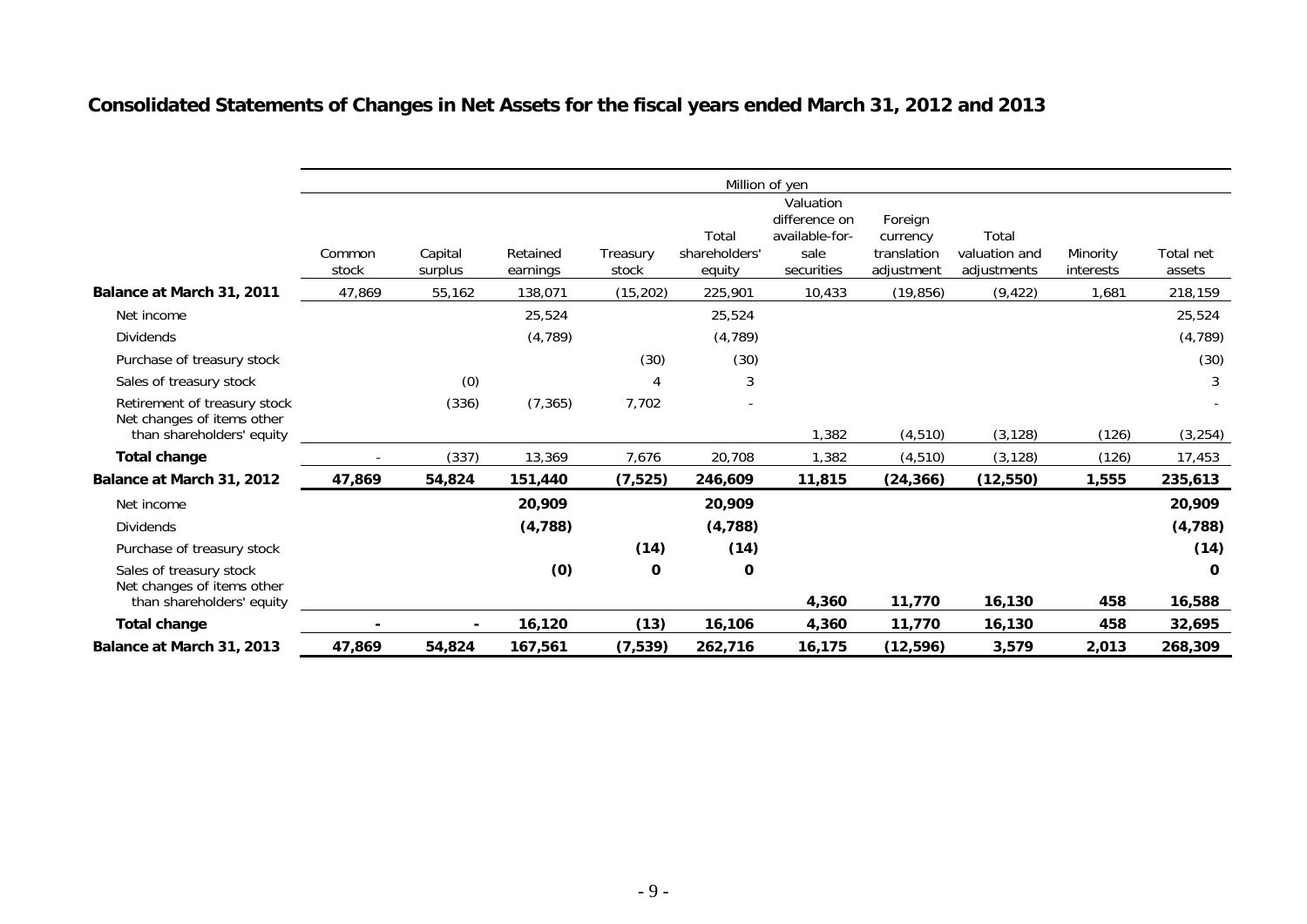#### **Consolidated Statements of Cash Flows for the fiscal years ended March 31, 2012 and 2013**

|                                                             | Millions of yen            |           |
|-------------------------------------------------------------|----------------------------|-----------|
|                                                             | Fiscal year ended March 31 |           |
|                                                             | 2012                       | 2013      |
| Net cash provided by (used in) operating activities         |                            |           |
| Income before income taxes and minority interests           | 21,899                     | 27,729    |
| Depreciation and amortization                               | 15,438                     | 12,798    |
| Impairment loss                                             | 1,141                      |           |
| Amortization of goodwill                                    | 10                         | (16)      |
| Increase (decrease) in provision for retirement benefits    | 134                        | (395)     |
| Interest and dividends income                               | (1, 973)                   | (1,801)   |
| Interest expenses                                           | 630                        | 556       |
| Equity in (earnings) losses of affiliates                   | 25                         | (575)     |
| Loss (gain) on disposal of non-current assets               | 147                        | (118)     |
| Loss (gain) on valuation of investment securities           | 552                        | 63        |
| Decrease (increase) in notes and accounts receivable-trade  | (8,096)                    | 4,674     |
| Decrease (increase) in inventories                          | (2, 342)                   | 1,559     |
| Increase (decrease) in notes and accounts payable-trade     | (4,508)                    | (12, 720) |
| Other, net                                                  | 1,075                      | (2,640)   |
| Subtotal                                                    | 24,133                     | 29,112    |
| Interest and dividends income received                      | 1,810                      | 2,126     |
| Interest expenses paid                                      | (629)                      | (580)     |
| Income taxes paid                                           | (4, 234)                   | (4, 463)  |
| Net cash provided by (used in) operating activities         | 21,079                     | 26,194    |
| Net cash provided by (used in) investing activities         |                            |           |
| Decrease (increase) in time deposits                        | 68                         | 354       |
| Net decrease (increase) in short-term investment securities | (5, 286)                   | (1, 186)  |
| Purchase of property, plant and equipment                   | (12, 471)                  | (19, 467) |
| Proceeds from sales of property, plant and equipment        | 297                        | 921       |
| Purchase of intangible assets                               | (427)                      | (992)     |
| Purchase of investment securities                           | (4,630)                    | (8,986)   |
| Proceeds from sales of investment securities                | 6,570                      | 13,801    |
| Other, net                                                  | 29                         | 112       |
| Net cash provided by (used in) investing activities         | (15, 850)                  | (15, 442) |
| Net cash provided by (used in) financing activities         |                            |           |
| Net increase (decrease) in short-term loans payable         | 598                        | (90)      |
| Redemption of bonds                                         |                            | (10,000)  |
| Purchase of treasury stock                                  | (30)                       | (14)      |
| Proceeds from sales of treasury stock                       | 3                          | 0         |
| Cash dividends paid                                         | (4, 785)                   | (4, 794)  |
| Other, net                                                  | (474)                      | (595)     |
| Net cash provided by (used in) financing activities         | (4,688)                    | (15, 495) |
| Effect of exchange rate change on cash and cash equivalents | (604)                      | 2,793     |
| Net increase (decrease) in cash and cash equivalents        | (63)                       | (1,949)   |
| Cash and cash equivalents at beginning of period            | 51,888                     | 51,824    |
| Cash and cash equivalents at end of the period              | 51,824                     | 49,874    |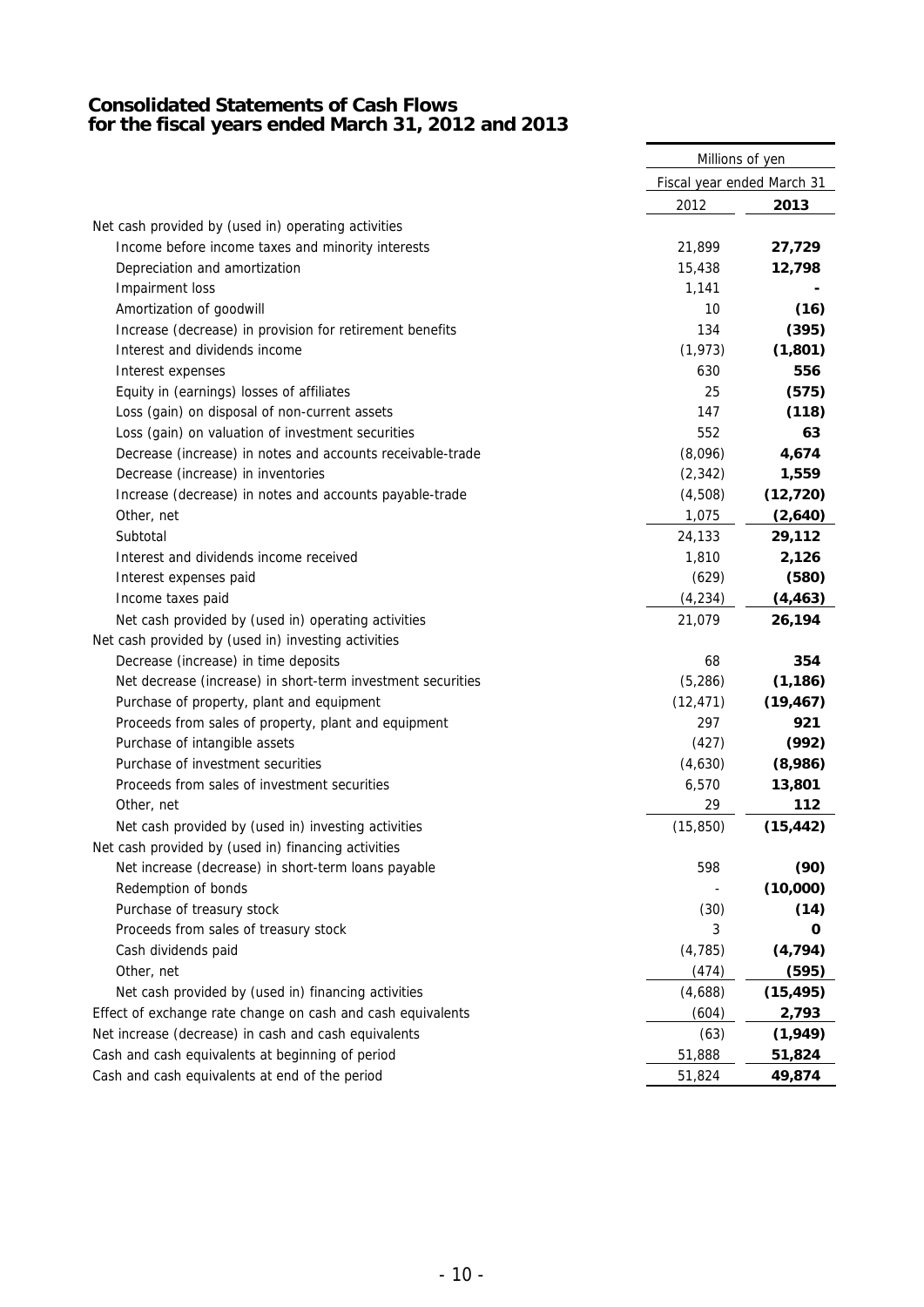a) Reconciliation of cash and time deposits in the consolidated balance sheet to cash and cash equivalents in the consolidated statement of cash flows is the following.

|                                                                                                                                                   | Millions of yen |          |  |  |
|---------------------------------------------------------------------------------------------------------------------------------------------------|-----------------|----------|--|--|
|                                                                                                                                                   | March 31        |          |  |  |
|                                                                                                                                                   | 2012            | 2013     |  |  |
| Cash and time deposits                                                                                                                            | 20,463          | 24,557   |  |  |
| <b>Securities</b>                                                                                                                                 | 57,069          | 46,079   |  |  |
| Subtotal                                                                                                                                          | 77,533          | 70,637   |  |  |
| Time deposits with original maturities of three months or longer<br>Security other than short-term investments with an original maturity of three | (5, 293)        | (5,668)  |  |  |
| months or less                                                                                                                                    | (20,415)        | (15,094) |  |  |
| Cash and cash equivalents                                                                                                                         | 51,824          | 49,874   |  |  |
|                                                                                                                                                   |                 |          |  |  |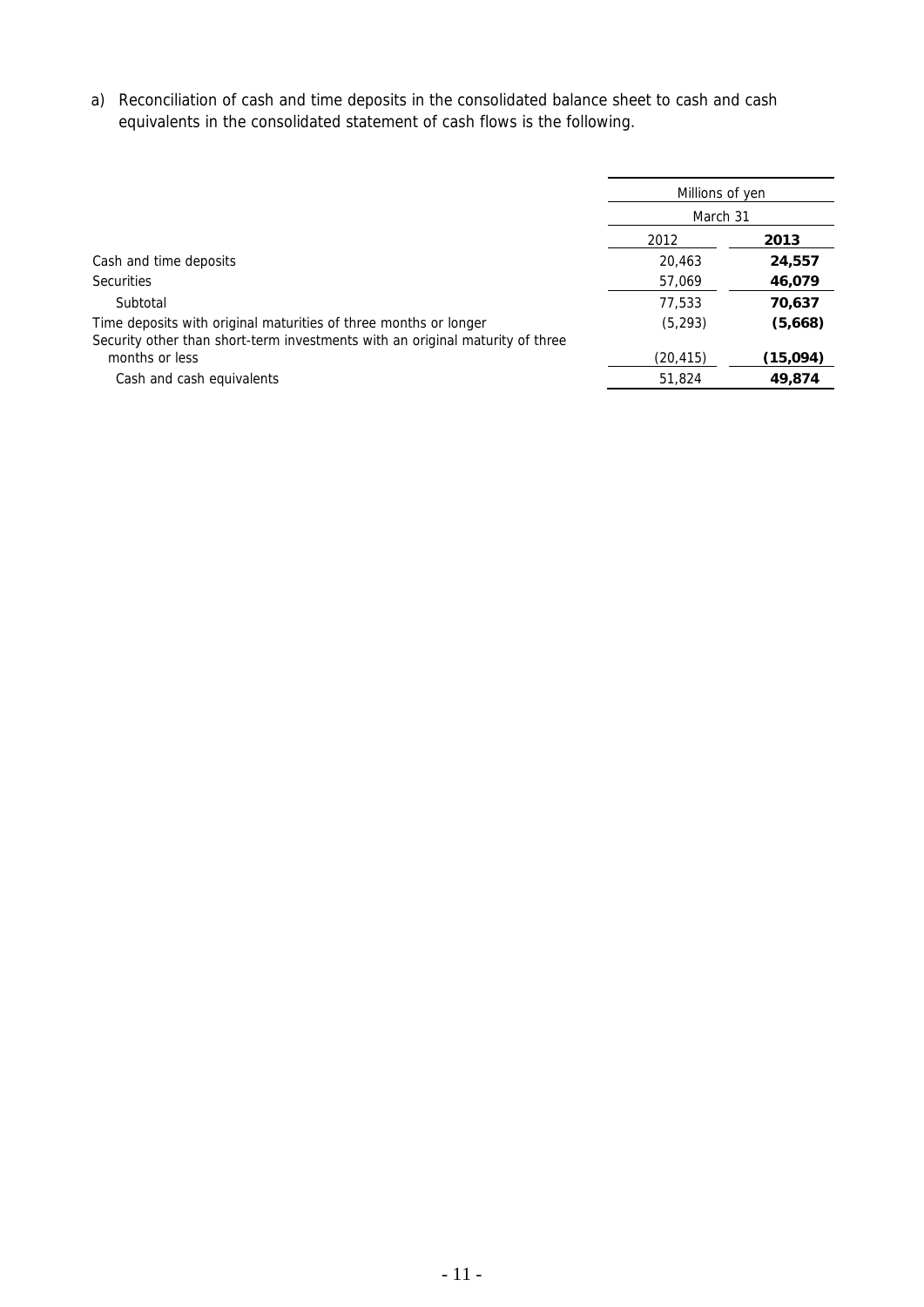### **Scope of consolidation and application of equity method**

|                                             |    | March 31, 2012 March 31, 2013 |
|---------------------------------------------|----|-------------------------------|
| Consolidated subsidiaries:                  |    |                               |
| Overseas                                    | 23 | 24                            |
| <b>Domestic</b>                             |    |                               |
| Unconsolidated subsidiaries, stated at cost |    |                               |
| Affiliates, accounted for by equity method  |    |                               |
| Affiliates, stated at cost                  | h  | 5                             |

#### **1. Number of consolidated subsidiaries, unconsolidated subsidiaries and affiliates**

#### **2. Name of major consolidated subsidiaries and affiliates, accounted for by equity method**

| 1. Consolidated subsidiaries:               |                                                 |             |  |  |  |
|---------------------------------------------|-------------------------------------------------|-------------|--|--|--|
| Overseas subsidiaries                       | NGK Spark Plugs (U.S.A.), Inc.                  | (U.S.A.)    |  |  |  |
|                                             | NTK Technologies, Inc.                          | (U.S.A.)    |  |  |  |
|                                             | NGK Spark Plugs (U.K.) Ltd.                     | (U.K.)      |  |  |  |
|                                             | NGK Spark Plug Europe GmbH                      | (Germany)   |  |  |  |
|                                             | NGK Spark Plugs (France) S.A.S.                 | (France)    |  |  |  |
|                                             | Cerâmica e Velas de Ignição NGK do Brasil Ltda. | (Brazil)    |  |  |  |
|                                             | NGK Spark Plug (Shanghai) Co., Ltd.             | (China)     |  |  |  |
|                                             | NGK Spark Plug (Australia) Pty., Ltd.           | (Australia) |  |  |  |
| Domestic subsidiaries                       | Ceramic Sensor Co., Ltd.                        |             |  |  |  |
|                                             | Nittoku Seisakusho Co., Ltd.                    |             |  |  |  |
|                                             | Kamioka Ceramic Co., Ltd.                       |             |  |  |  |
|                                             | NTK Ceramic Co., Ltd.                           |             |  |  |  |
| 2. Affiliates, account for by equity method |                                                 |             |  |  |  |
| Overseas affiliate                          | Woo Jin Industry Co., Ltd.                      | (Korea)     |  |  |  |
| Domestic affiliates                         | Tokai Taima Kogu Co., Ltd.                      |             |  |  |  |
| Domestic affiliates                         | Eastern Co., Ltd.                               |             |  |  |  |

#### **1. Accounting periods of consolidated subsidiaries**

NGK Spark Plug (Shanghai) Co., Ltd., Changshu NGK Spark Plug Co., Ltd., Bujias NGK de Mexico S.A. de C.V. and Woo Jin Industry Co., Ltd. close their books on December 31, which is three months earlier than consolidated balance sheet date (March 31). When preparing consolidated financial statements, the company uses the financial statements of NGK Spark Plug (Shanghai) Co., Ltd., Changshu NGK Spark Plug Co., Ltd., Bujias NGK de Mexico S.A. de C.V. and Woo Jin Industry Co., Ltd. which have been compiled by provisionally settling their accounts as of March 31.

This year, 17 of the consolidated subsidiaries (NGK Spark Plug Europe GmbH etc.) have changed their closing date from December 31 to March 31 in order to prepare for IFRS (International Financial Reporting Standards) and to make disclosures of the consolidated financial statements more adequate.

Accordingly, those companies' operating results for the 15-month period from January 1, 2012 to March 31, 2013 are used to make the consolidated financial statements.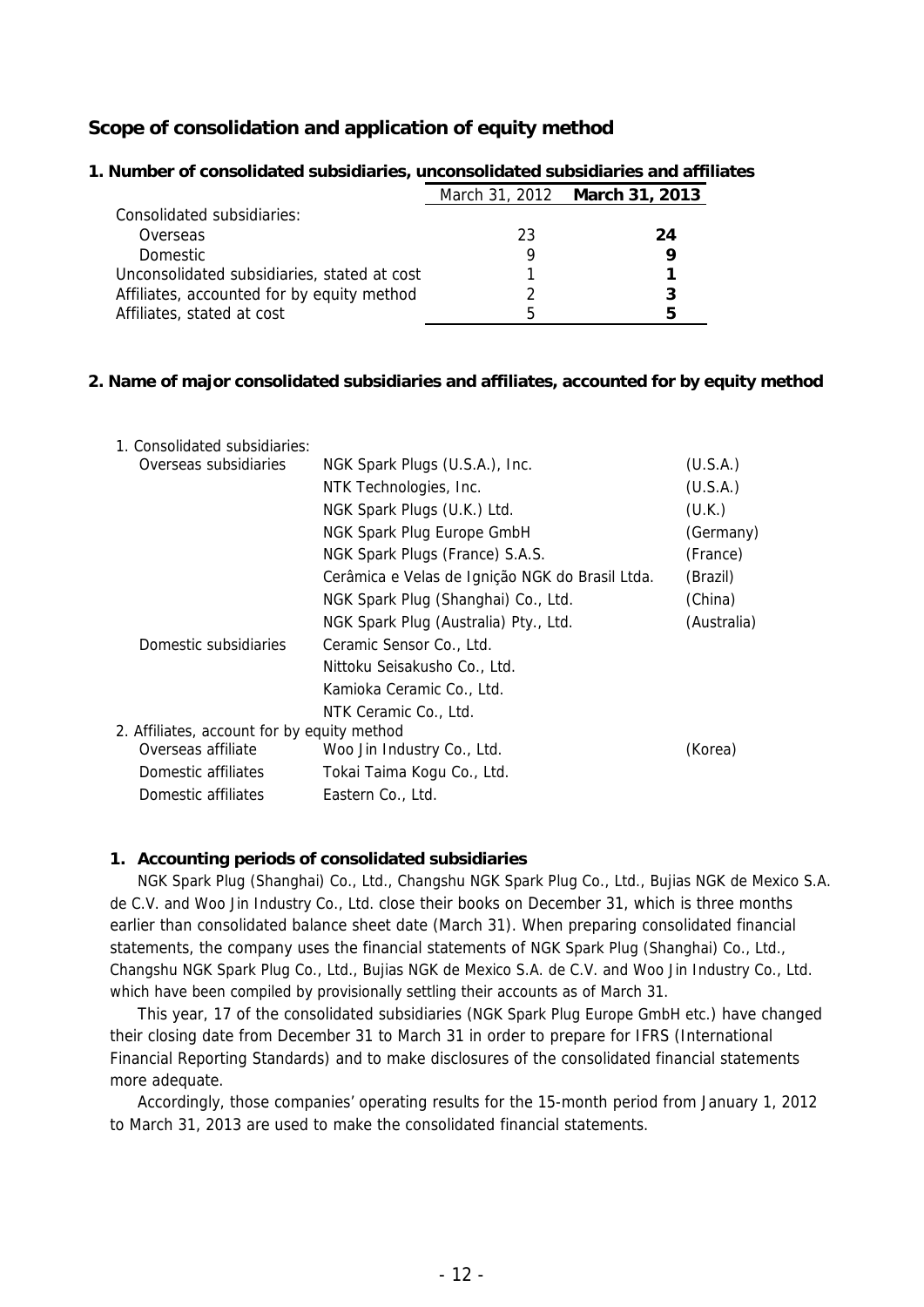As a result, net sales increased by 39,063 million yen, operating income increased by 3,825 million yen, ordinary income increased by 4,013 million yen, and net income increased by 2,265 million yen, compared with the figures calculated using the former closing dates.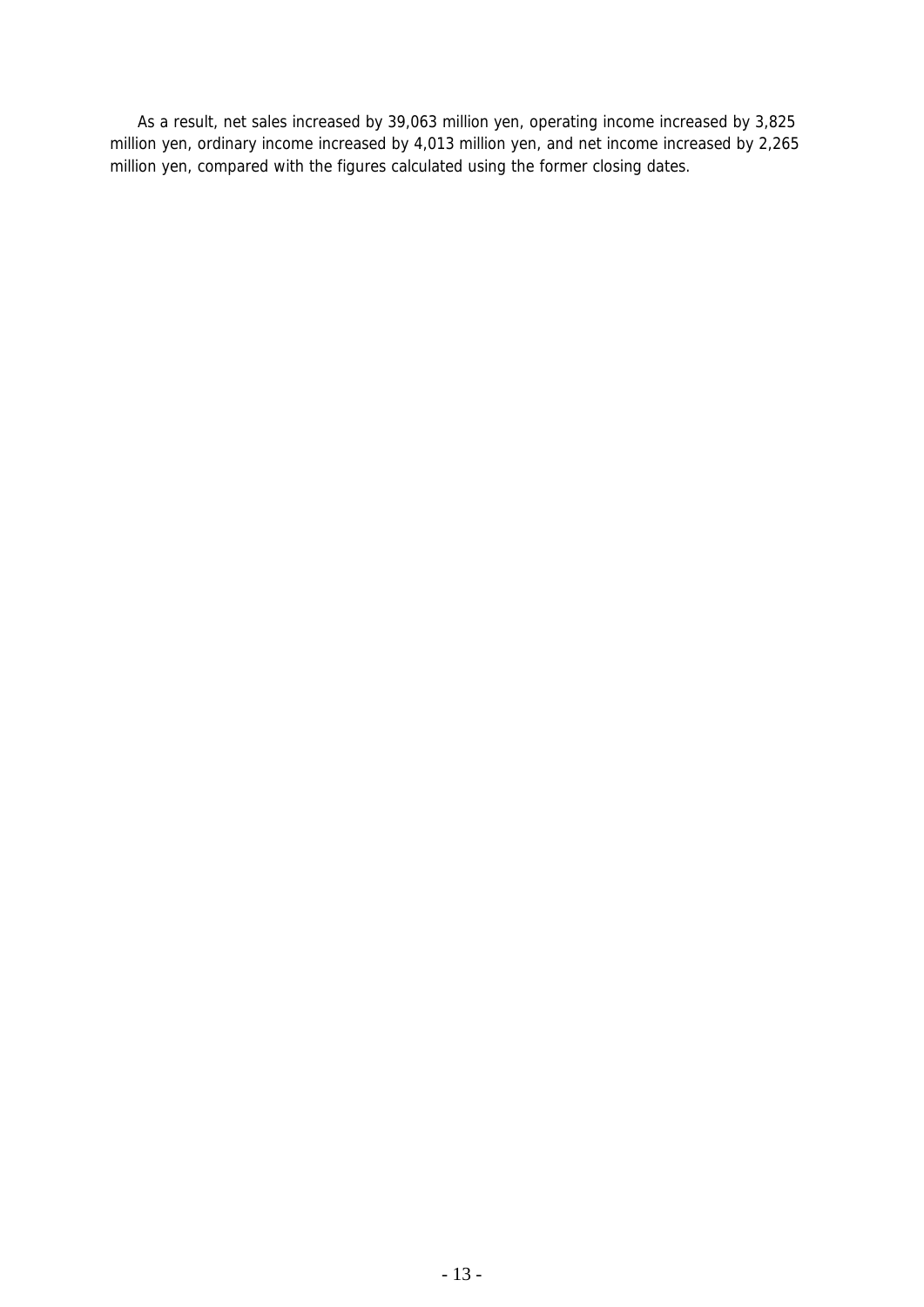#### **Segment information**

(a) Outline of reportable segments

The reportable segments of the Company are the business units for which the Company is able to obtain respective financial information separately in order for the Board of Directors to conduct periodic investigation to determine distribution of management resources and evaluate their business results.

The Company has its business units identified by products. Each business unit plans its comprehensive domestic and overseas strategy for its products, and operates its business activities.

Therefore, the Company consists of its business units, identified by products, which are three reportable segments of "Automotive components", "Communication media components" and "Technical ceramics".

"Automotive components" is a segment that manufactures and sells spark plugs, glow plugs, various automotive sensors, ceramic engine parts and other automotive components.

"Communication media components" is a segment that manufactures and sells IC packages and other semiconductor components.

"Technical ceramics" is a segment that manufactures and sells cutting tools, ceramics products for industrial and medical applications.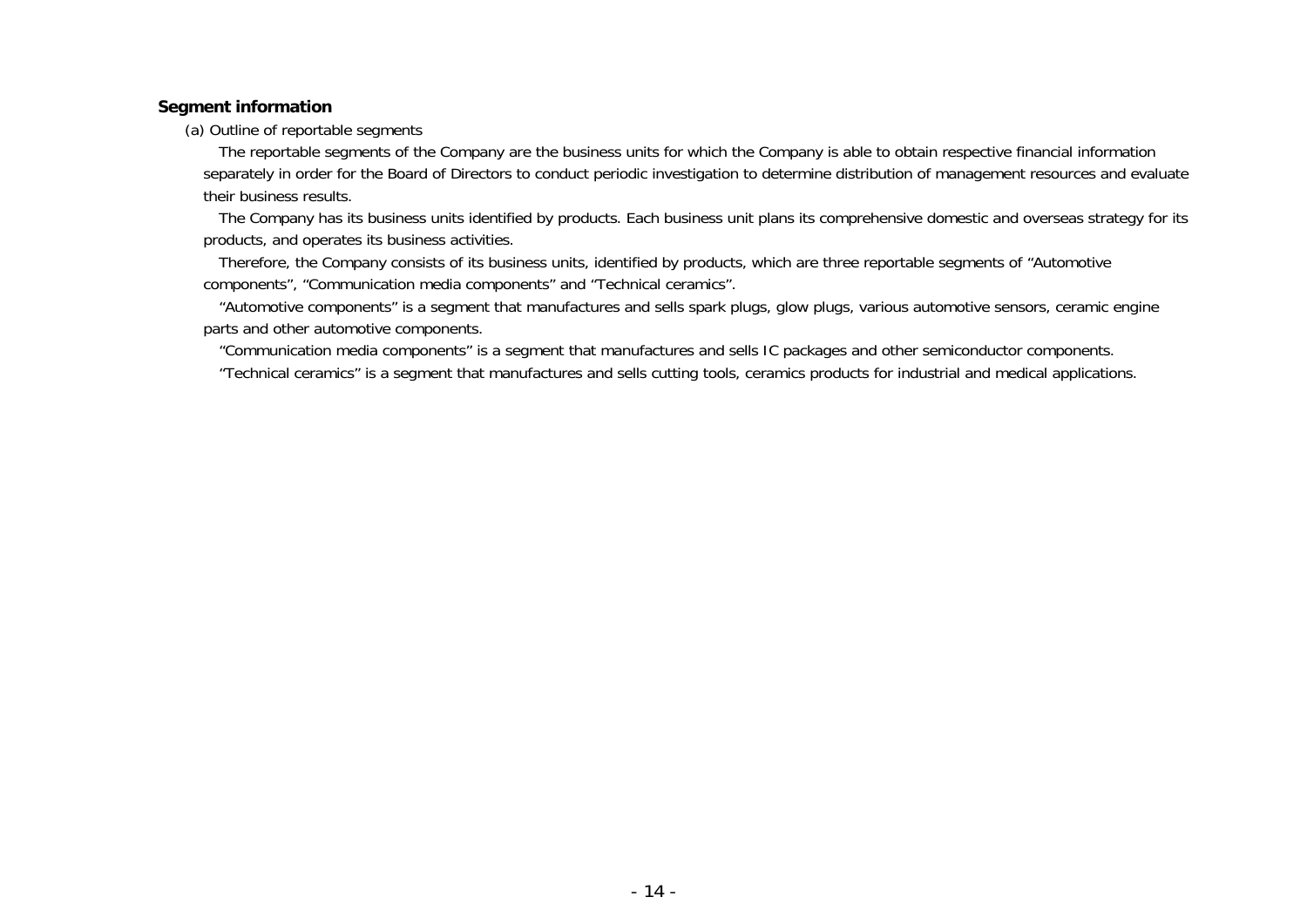|                                                        | Reportable segments<br>Communication |            |                          |         |                 |                        |            |              |
|--------------------------------------------------------|--------------------------------------|------------|--------------------------|---------|-----------------|------------------------|------------|--------------|
|                                                        |                                      |            |                          |         |                 |                        |            |              |
|                                                        | Automotive                           | media      | Technical                |         |                 | <b>Others</b><br>Total | Adjustment | Consolidated |
|                                                        | components                           | components | ceramics                 | Total   |                 |                        |            |              |
|                                                        |                                      |            |                          |         | Millions of yen |                        |            |              |
| Fiscal year ended March 31, 2012                       |                                      |            |                          |         |                 |                        |            |              |
| Operating revenues-net sales:                          |                                      |            |                          |         |                 |                        |            |              |
| Outside customers                                      | 222,635                              | 33,891     | 23,737                   | 280,265 | 4,480           | 284,746                |            | 284,746      |
| Inter-segment sales                                    |                                      |            |                          |         |                 |                        |            |              |
| Total net sales                                        | 222,635                              | 33,891     | 23,737                   | 280,265 | 4,480           | 284,746                |            | 284,746      |
| Segment income (loss)                                  | 30,703                               | (7, 583)   | 1,307                    | 24,427  | 50              | 24,478                 |            | 24,478       |
| Segment assets                                         | 276,425                              | 33,654     | 28,820                   | 338,900 | 1,395           | 340,295                |            | 340,295      |
| Depreciation                                           | 12,259                               | 1,835      | 1,328                    | 15,424  | 14              | 15,438                 |            | 15,438       |
| Impairment loss<br>Acquisition of tangible and         |                                      | 1,141      | $\overline{\phantom{a}}$ | 1,141   | $\blacksquare$  | 1,141                  |            | 1,141        |
| intangible fixed assets                                | 11,854                               | 1,294      | 856                      | 14,004  | $\mathbf 0$     | 14,004                 |            | 14,004       |
| Fiscal year ended March 31, 2013                       |                                      |            |                          |         |                 |                        |            |              |
| Operating revenues-net sales:                          |                                      |            |                          |         |                 |                        |            |              |
| <b>Outside customers</b>                               | 248,795                              | 28,238     | 22,054                   | 299,087 | 3,711           | 302,798                |            | 302,798      |
| <b>Inter-segment sales</b>                             |                                      |            |                          |         |                 |                        |            |              |
| <b>Total net sales</b>                                 | 248,795                              | 28,238     | 22,054                   | 299,087 | 3,711           | 302,798                |            | 302,798      |
| Segment income (loss)                                  | 33,159                               | (9,677)    | 168                      | 23,650  | 103             | 23,754                 |            | 23,754       |
| <b>Segment assets</b>                                  | 305,116                              | 31,918     | 28,229                   | 365,263 | 1,225           | 366,489                |            | 366,489      |
| <b>Depreciation</b>                                    | 10,157                               | 1,546      | 1,086                    | 12,790  | 7               | 12,798                 |            | 12,798       |
| Acquisition of tangible and<br>intangible fixed assets | 17,960                               | 4,204      | 1,837                    | 24,002  | 10              | 24,012                 |            | 24,012       |

(b) Information about sales, segment income (loss), assets and others by reportable segments

Note 1: "Others" represents businesses such as Material Sales, Welfare Program Service and Transportation, which are not included in reportable segments. Note 2: Each figure is adjusted to corresponding figure of "Consolidated Statements of Income".

Note 3: From the fiscal year ended March 31, 2013, 17 of the consolidated subsidiaries (NGK Spark Plug Europe GmbH etc.) have changed their closing date from December 31 to March 31. NGK Spark Plug (Shanghai) Co., Ltd., Changshu NGK Spark Plug Co., Ltd., Bujias NGK de Mexico S.A. de C.V. and Woo Jin Industry Co., Ltd. close their books on December 31, which is three months earlier than consolidated balance sheet date (March 31). When preparing consolidated financial statements, the company uses the financial statements of NGK Spark Plug (Shanghai) Co., Ltd., Changshu NGK Spark Plug Co., Ltd., Bujias NGK de Mexico S.A. de C.V. and Woo Jin Industry Co., Ltd. which have been compiled by provisionally settling their accounts as of March 31. As a